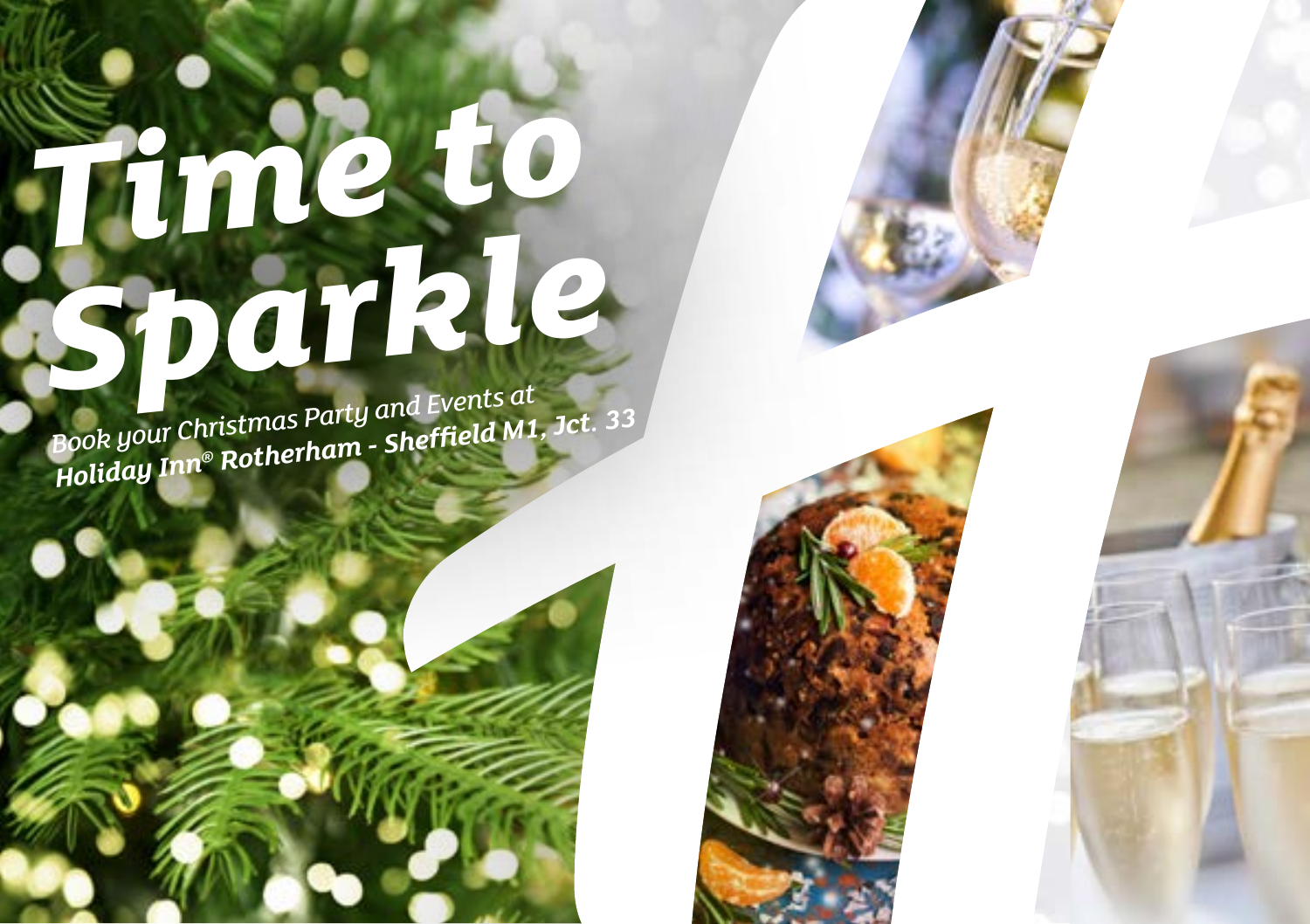Why not join us at the Holiday Inn Rotherham - Sheffield M1, Jct. 33 to celebrate Christmas 2022 in style?

Whether you're looking to organise a spectacular Christmas party for colleagues, a festive night out for friends or a celebratory feast with loved ones, we've got the perfect package for you.

| New Year's Eve A Little Early  Page 11 |  |
|----------------------------------------|--|
|                                        |  |
|                                        |  |
|                                        |  |

### *Celebrate with us*



2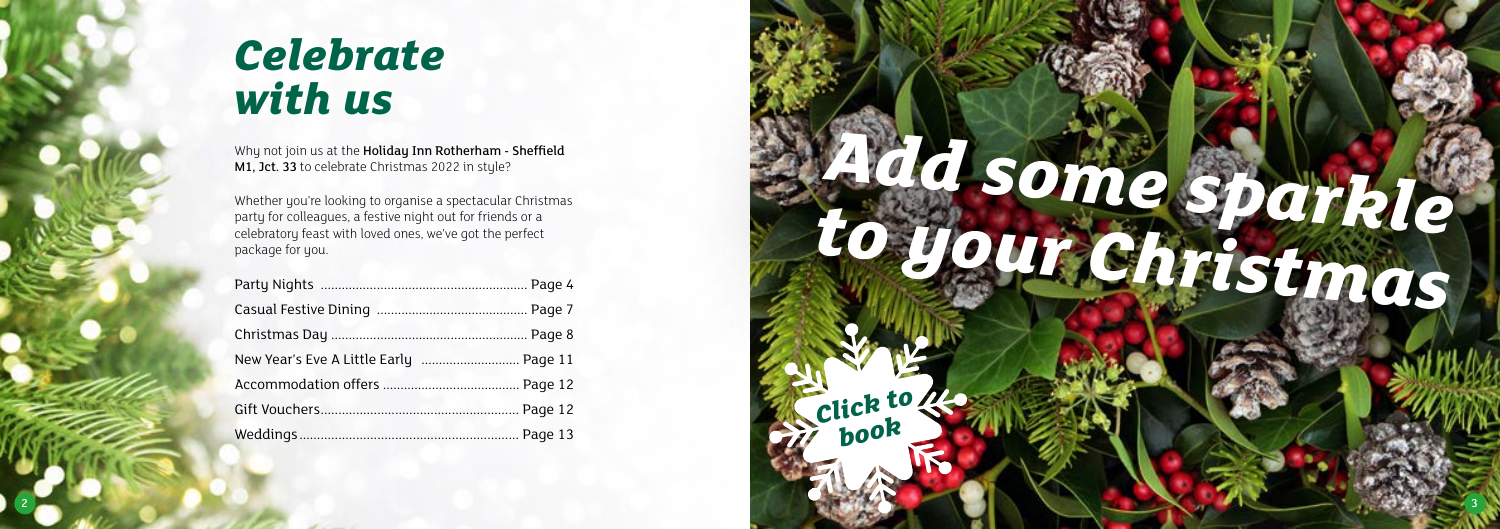#### *All Inclusive Party Nights*

Our all-inclusive party nights include everything you need for the perfect festive night out! Enjoy a three-course meal, disco and drinks throughout the evening. The bar will offer you plenty of choice from house wine, house spirits & mixers, draught lager/beer, selected alcopops and soft drinks all included in the price. The all-inclusive bar is available from 8pm - 12am

> **Thursdays: 8th & 15th December Friday 25th November Saturday 26th November** Sundays: 4<sup>th</sup>, 11<sup>th</sup> & 18<sup>th</sup> December

**£45.95 per adult**

**Thursday 22nd December Fridays: 18th November, 23rd December, 6th, 13th, 20th & 27th January** Saturdays: 19<sup>th</sup> November, **7th, 14th, 21st & 28th January**

# *[Party Nights](https://rotherham-sheffield.hichristmas.co.uk)*

**Thursday 22nd December Fridays: 2nd, 9th, 16th & 23rd December** Saturdays: 3<sup>rd</sup>, 10<sup>th</sup> & 17<sup>th</sup> December

Join us for an amazing Christmas party atmosphere at one of our festive party nights. Our function rooms can accommodate up to 360 guests and feature private dancefloor and bar area.

> **Fridays: 9th & 16th December** Saturdays: 10<sup>th</sup> & 17<sup>th</sup> December



**£49.95 per adult**

### *Dance Through the Decades*

A glass of chilled fizz will be waiting for you upon arrival at our festive party night. Enjoy a three-course meal and then dance the night away with our DJ who will take you through the decades with all the party classics!

**£55.95 per adult**

**Friday 2nd December Saturday 3rd December**

#### **£35.95 per adult**

**£59.95 per adult**

#### *Meet, Stay and Party*

Work, rest and play! Join us throughout November, December or January with your colleagues for a full-day meeting, your choice of celebration in the evening, overnight accommodation and breakfast the following day. Plan your end-of-year meeting today! Please enquire for availability and pricing.

#### *Private Parties*

From intimate family gatherings to large corporate parties, we have functions rooms available to hire based on your requirements. Please contact us so we can help you plan your perfect celebration. Minimum numbers apply. Prices available upon request. Pre-booking only and subject to availability. Dates sell fast so enquire today!

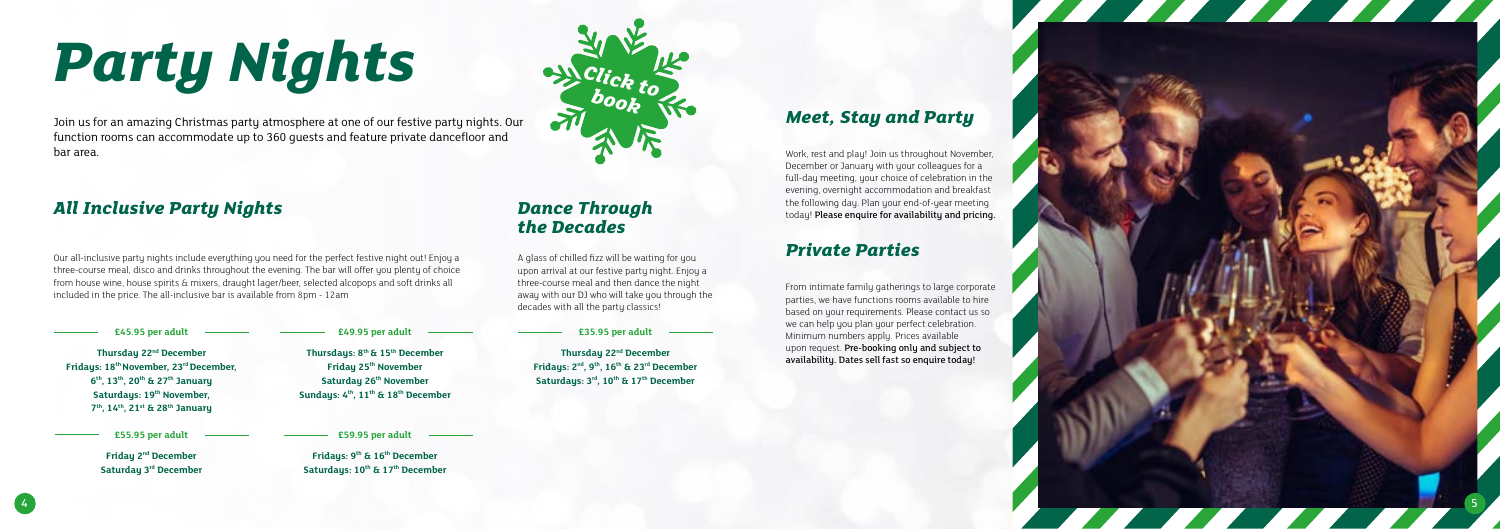# *[Casual Festive](https://rotherham-sheffield.hichristmas.co.uk) Dining*

Whether you're looking to organise a spectacular Christmas dinner for colleagues, a festive lunch for friends or a celebratory feast with loved ones, we've got the perfect event for you.

#### *Festive Lunch*

Our festive lunches are perfect for any occasion, whether you want to spend time with family, friends or work colleagues. Includes a glass of fizz upon arrival and a three-course festive meal.

**Available seven days a week. (subject to availability). Pre-booking essential. Call 03333 209 348 opt 4 to book.**

#### *Pizza and Prosecco*

Pizza and Prosecco = Perfect! Book today so you can enjoy a pizza and a glass of Prosecco each in the relaxed atmosphere of our Open Lobby.

#### **£14.95 per person**

#### *Festive Fizz Afternoon Tea*

Enjoy a festive afternoon tea, including tea & coffee and a refreshing glass of fizz! The perfect treat for anyone to enjoy. It also includes a selection of sandwiches, scones with cream & jam and a mouthwatering slice of seasonal cake.

#### **£18.00 per person**



**From £17.95 per person**

**Available every Tuesday and Thursday throughout December at 12pm, 12:30pm and 1pm. Pre-booking essential, available to book online.** 



**Fridays and Sundays throughout December at 5pm, 6pm and 6:30pm. Available to book online.**

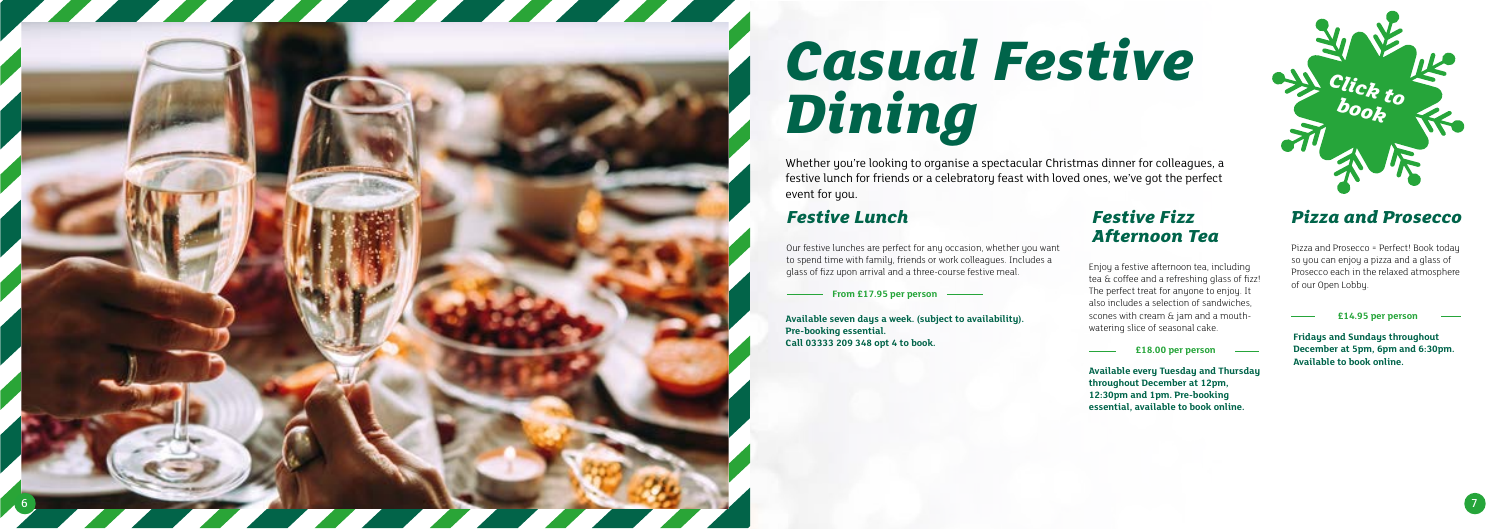### *Christmas Day*

Nothing brings the true feeling of Christmas Day closer than a delicious festive lunch with your nearest and dearest. Enjoy a fantastic three course meal with tea & coffee to finish, leaving us to do the dishes! A gift for the children will be provided.

**£55.00 per adult**

**£30.00 per child (aged 3-12 years)**

**Under 3's eat free**

### *Menus to follow*



**Sunday 25th December Sittings available at 12.30pm and 1.00pm**

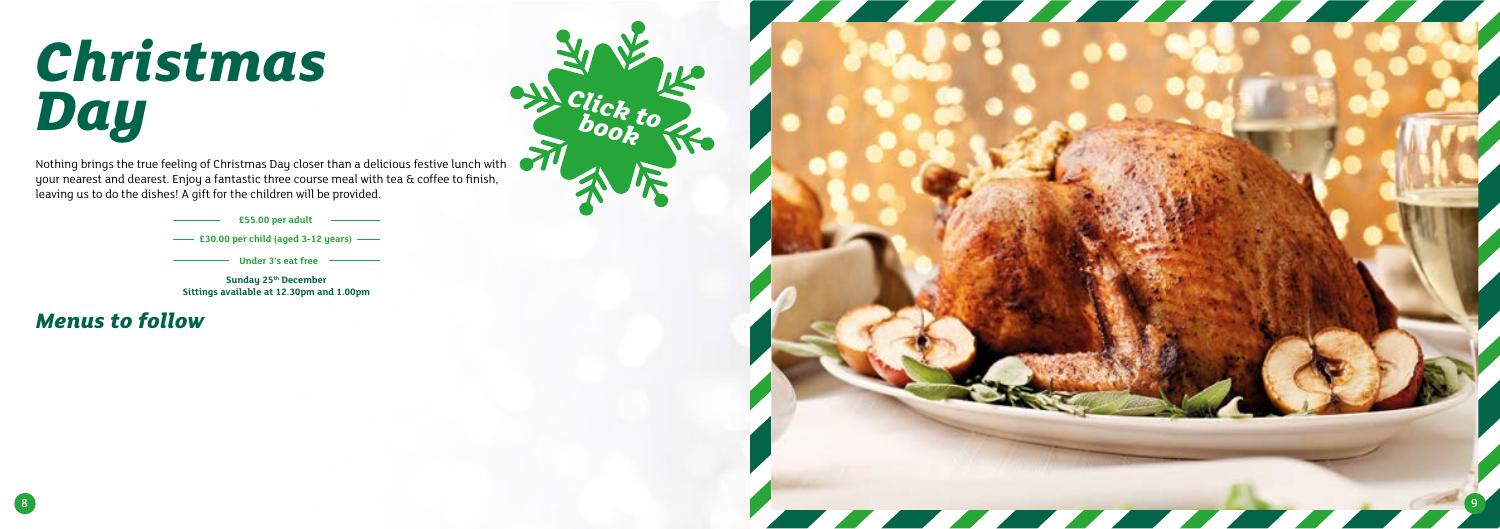## *New Year's A Little Early*

Let's get the party started on Friday 30<sup>th</sup> December with a night for all the family to enjoy! You will be greeted with a drink upon arrival, followed by fantastic food, children's party games and disco until 10:30pm.

Think the little ones might be tired? We have family rooms available too!

**£20.00 per adult £10.00 per child (aged 3-12 years) Under 3's eat free Friday 30th December**

*Menus to follow*







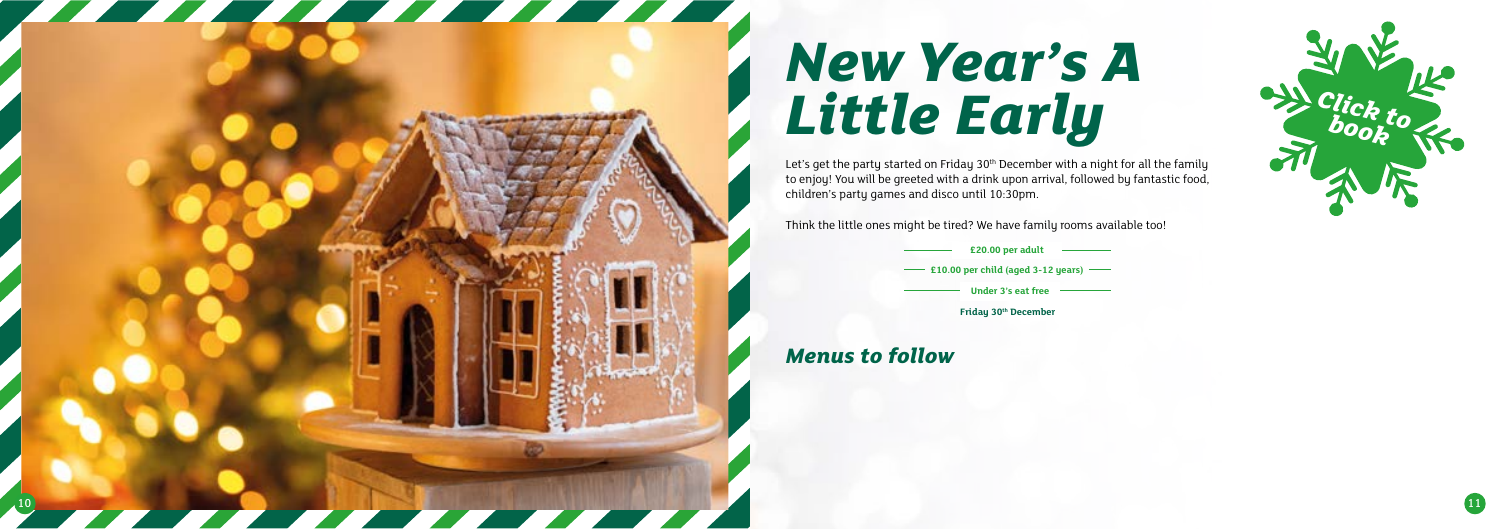### *Stay With Us*

Why not make a night of it and enjoy our special Christmas rates? Room types include standard double, family and twin. Take advantage of up to 20% off our best flexible, bed and breakfast rate. No deposit required and can be cancelled free of charge up to 48 hours prior to arrival.

### *Gift Vouchers*  $-$  Up to 20% off  $-$

We are excited to share with you the amazing gift vouchers we now have available at Holiday Inn Rotherham - Sheffield M1, Jct. 33 From delightful afternoon teas to overnight break packages, there's a gift for everyone. Give the gift of travel this year!



Christmas is such a wonderful time of year, why not consider having a festive wedding celebration? Our weddings are [available all year round and our fantastic wedding team will work with you to ensure you get everything you desire to](http://www.hirotherhamsheffield.co.uk/weddings)  make your special day a dream come true.



#### Contact us to start creating a wedding that's you, or click to find out more about our weddings



# A WEDDING THAT'S YOU